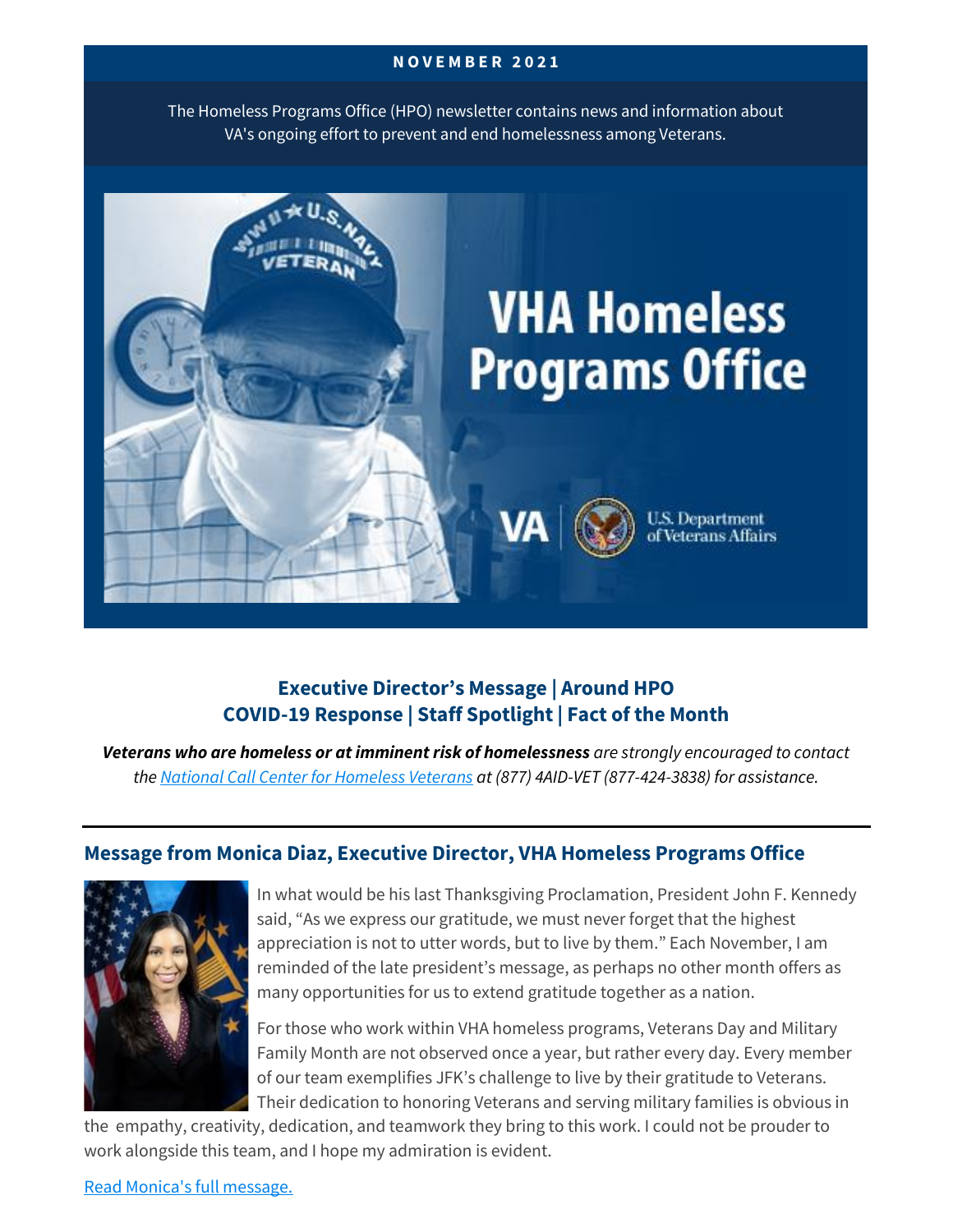#### **[Veteran Homelessness](https://www.youtube.com/watch?v=XoHVm2N7u-A) Risk Factors**

HPO recently released a [video](https://www.youtube.com/watch?v=XoHVm2N7u-A) to educate the public about risk factors that increase the likelihood that a Veteran will experience homelessness. The video also shares information about VA's evidence-based approach to helping vulnerable Veterans achieve housing stability. Click [here](https://www.youtube.com/watch?v=XoHVm2N7u-A) to watch the video or visit the [VA Homeless Programs website](https://www.va.gov/homeless) to learn more.



#### **[Hunger and Homelessness Awareness Week](https://hhweek.org/)**



November 13 – 21 was [Hunger & Homelessness Awareness Week.](https://hhweek.org/) According to Feeding America, more than 60 million people, including Veterans, sought help from food banks and community programs to put food on the table in the wake of the COVID-19 pandemic.

VA is dedicated to ending hunger and homelessness among Veterans and their families. To address food and housing insecurity, VA connects

vulnerable Veterans to local food pantries as well as homeless prevention and rapid rehousing services.

To learn more about National Homeless & Hunger Awareness Week, visit [www.hhweek.org.](http://www.hhweek.org/) To access information about VA programs that promote food and housing security among Veterans, visit VA's [Nutrition and Food Services](https://www.nutrition.va.gov/) and [Homeless Programs](https://www.va.gov/homeless/) pages.

#### **[Shallow Subsidy Initiative Regulation Changes](https://www.va.gov/opa/pressrel/pressrelease.cfm?id=5737)**

In an effort to provide a more effective subsidy to Veterans living in high-cost rental markets and increase overall housing assistance, VA updated regulations governing the Supportive Services for Veteran Families (SSVF) grant program on November 10. In certain communities, the grant will cover up to 50% of eligible Veterans' reasonable rent for two years, an increase from 35%. Read more about the expanded benefits for the most vulnerable Veteran families [here.](https://www.va.gov/opa/pressrel/pressrelease.cfm?id=5737)



### **HPO COVID-19 Response and Updates**



HPO is committed to helping all Veterans and their families remain informed about VA's COVID-19 protocols.

*If you are enrolled in a VA homeless program*, contact your VA case manager for information about [scheduling your COVID-19 vaccination.](https://www.va.gov/health-care/covid-19-vaccine/)

*If you are eligible for a booster shot,* your local VA health facility will contact you to schedule an appointment or inform you of your nearest walk-in vaccine clinic. VA follows the Centers for Disease Control and Prevention guidance on

COVID-19 booster shots and additional vaccine doses.

Visit [VA's Health Care and COVID](https://www.va.gov/health-care/covid-19-vaccine/)-19 page to learn more.

#### **HPO Staff Spotlight: Lindsey Marano**